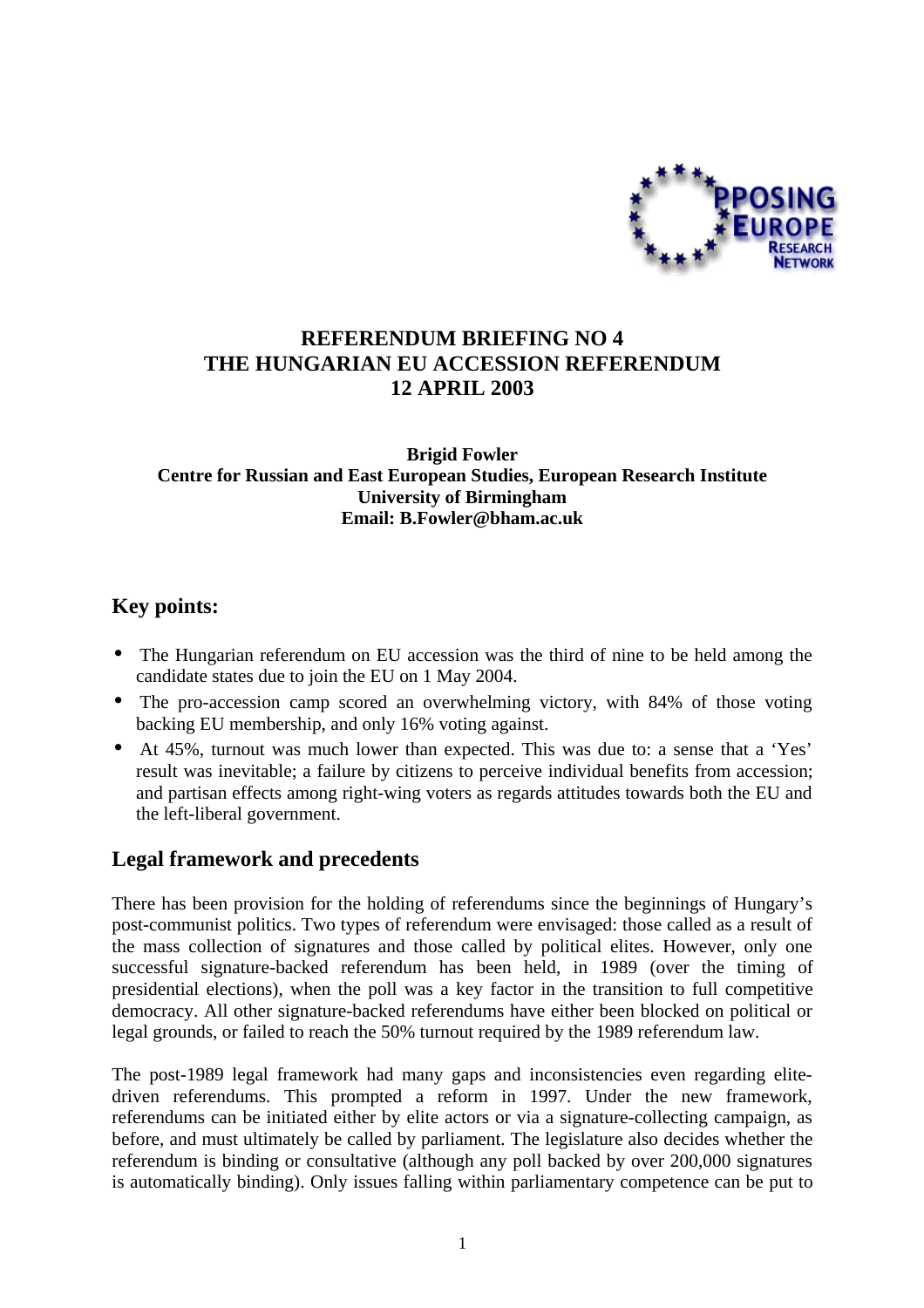a referendum; the list of such issues that cannot be put to a direct vote was clarified as part of the 1997 reform. Most importantly, the previous 50% turnout requirement was replaced with the provision that a valid result in a binding referendum must only be backed by 25%+1 of the electorate, regardless of the overall turnout. Among the accession states, this lack of a separate turnout requirement places Hungary alongside the Czech Republic and Slovenia and contrasts with the 50% turnout required in Poland and Slovakia.

The Hungarian Socialist Party, the social democratic reform communist successor party, had promised a referendum on NATO membership. After the Socialists took office in 1994 and Hungary had received an invitation to join NATO, all parties supported the idea of such a referendum. However, bitter political conflict was provoked when the right-wing opposition insisted, ultimately successfully, that the poll be binding rather than consultative. Crucially, the referendum was held after the 1997 reform had abolished the turnout requirement. In the November 1997 poll, the second valid national referendum since 1989, 48.63% of voters cast a valid vote, of whom 85.33% (41.50% of the electorate) backed NATO membership, with 14.67% opposed. Until Slovenia's poll in March 2003, Hungary was the only postcommunist state to hold a referendum on NATO entry.<sup>1</sup>

# **The EU issue: political background**

 $\overline{a}$ 

The NATO referendum set a precedent for the handling of the EU issue in several respects. All major parties had long backed the holding of a referendum on EU entry, and when faced with the details, all of them agreed that the poll should be binding. However, the prospect of a referendum received little attention among the political elite before the April 2002 parliamentary elections. This reflected:

1. The elite's concentration on simply getting an EU membership invitation for Hungary.

2. Uncertainty over the timing of the final stages of the accession process and, therefore, of the referendum, contributing to a sense of the EU poll as a distant prospect.

3. A well-founded assumption that the poll would - like the NATO one - deliver an easy 'Yes' result. From lower levels in the mid-1990s (as economic transition and austerity hit hard), public support for EU membership recovered by the latter part of the decade to become the highest among the states set to accede in the next enlargement wave. If anything, public support rose through the early part of the new decade, unmoved by developments during the accession negotiations and exceeding 70% by spring 2002. Meanwhile, the 'No' camp remained relatively small. Strong public support for membership meant political elites saw few incentives to seek electoral advantage by politicising the issue, or to provide greater public information about accession. Confidence in a strong Hungarian 'Yes' led the four Visegrad states to agree in 2002 that Hungary should hold its referendum first, in the hope that it would have an impact on the more doubtful-looking Czech, Polish and Slovak polls.

4. A lack of politicisation of EU accession. All major parties supported the policy. Accession was treated as foreign policy, which traditionally enjoys cross-party consensus; or, at most, as an integral part of the transition from communism. Hungary has a bi-polar party system, and accession tended to be seen on the mainstream left as an anchoring of democracy and

<sup>&</sup>lt;sup>1</sup> For the Slovenian case, see: Danjan Lajh and Alenka Krašovec, 'The Slovenian EU (and NATO) Accession Referendum(s), 23 March 2003', Opposing Europe Research Network Referendum Briefing No 3.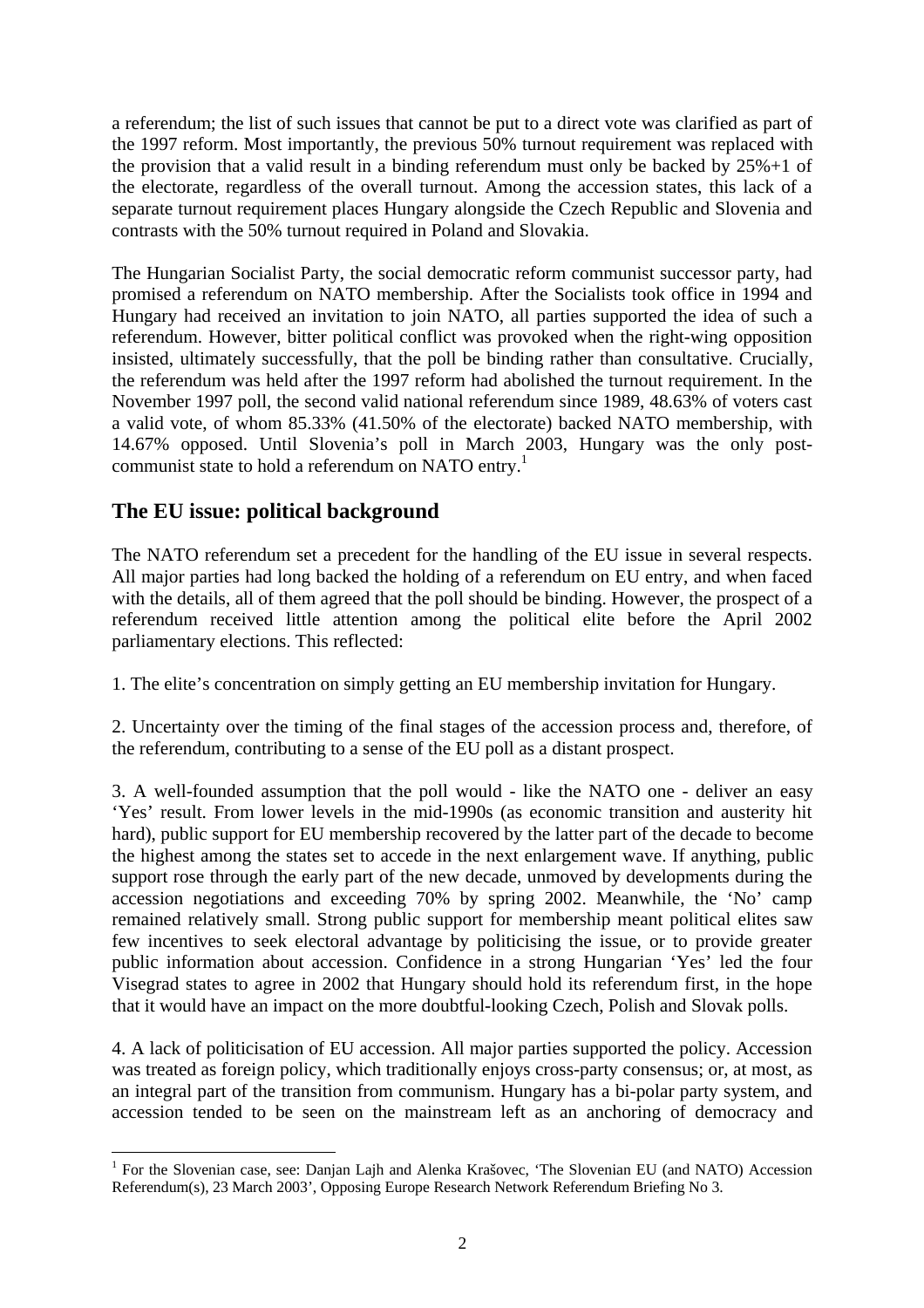economic modernisation and on the mainstream right as a return to Hungary's cultural and political roots. However, all the major parties also backed the economic gains that were expected from EU membership. Opponents of accession were confined to the extreme left and right, where they had an incentive to play down the issue in the interests of alliancebuilding with the major parties. There was less contestation or even discussion of the EU than in some other candidate states, such as the Czech Republic or Poland, and there was a general belief that cross-party consensus and high public support were themselves helpful in dealings with the EU. Such contestation as took place focused on how to get Hungary into the EU as soon and on as good terms as possible. Detailed accession preparations tended to be seen as a 'technical' issue for non-political specialists.

This approach to the EU contrasted with the increasingly polarised and confrontational nature of Hungary's general party politics. The bi-polar party system generates a pattern in which exclusive left-liberal and right-wing coalitions alternate in government and 'oppositions oppose'. As the April 2002 parliamentary elections approached, the incumbent right-wing prime minister, Viktor Orbán of FIDESZ-Hungarian Civic Party, introduced a distinction between 'good' and 'bad' EU accessions and suggested that the continuation of his government's domestic policies was required if Hungary was to achieve a 'good' accession. However, the two elite camps are also divided more deeply, by material interests and by different approaches to Hungarian history and nationhood. Polarisation reached its peak so far in the 2002 parliamentary poll, which saw Orbán make an increasingly nationalist/anticommunist/economic populist appeal against his domestic Socialist and liberal opponents, designed to attract even those voters previously supporting the extreme right Party of Hungarian Justice and Life. The contest was bitter, tightly fought and utterly absorbing for the political elite, and also saw unprecedented mass mobilisation. In the end, the Socialistliberal coalition narrowly defeated the right-wing government. $<sup>2</sup>$ </sup>

#### **Pre-referendum politicisation**

With most of the legal issues clarified by the 1997 reform, the greatest procedural problem when the political elites came to consider the referendum after the 2002 parliamentary elections was that the holding of the poll would require a constitutional amendment. The existing text made no provision for the legislature to transfer or share Hungary's sovereign powers in the way required by EU membership. As referendums can be held only on issues within parliamentary competence, the legislature had to give itself the power to transfer sovereignty before being able to call a referendum on the issue.<sup>3</sup> The constitutional amendment process was, in turn, shaped by: the polarisation inherited from the parliamentary elections; the requirement of the right (now in opposition) to find a new issue; the approach of the local elections in late October 2002; and the requirement that constitutional amendment needs the support of two-thirds of all MPs, effectively giving the main opposition party FIDESZ a veto over the process.

In mid-September 2002, when launching FIDESZ's local election campaign, Orbán announced that his party was setting conditions for its support for the constitutional amendment. This marked a sudden politicisation of the EU accession process. FIDESZ's conditions shifted over time. Firstly, developing the position he had articulated in office,

<sup>&</sup>lt;sup>2</sup> On the 2002 parliamentary elections, see: Agnes Batory, 'Europe and the April 2002 Hungarian Parliamentary Elections', Opposing Europe Research Network Election Briefing No 1.

 $3$  The necessity to share sovereignty would have required a constitutional amendment even if no referendum had been planned.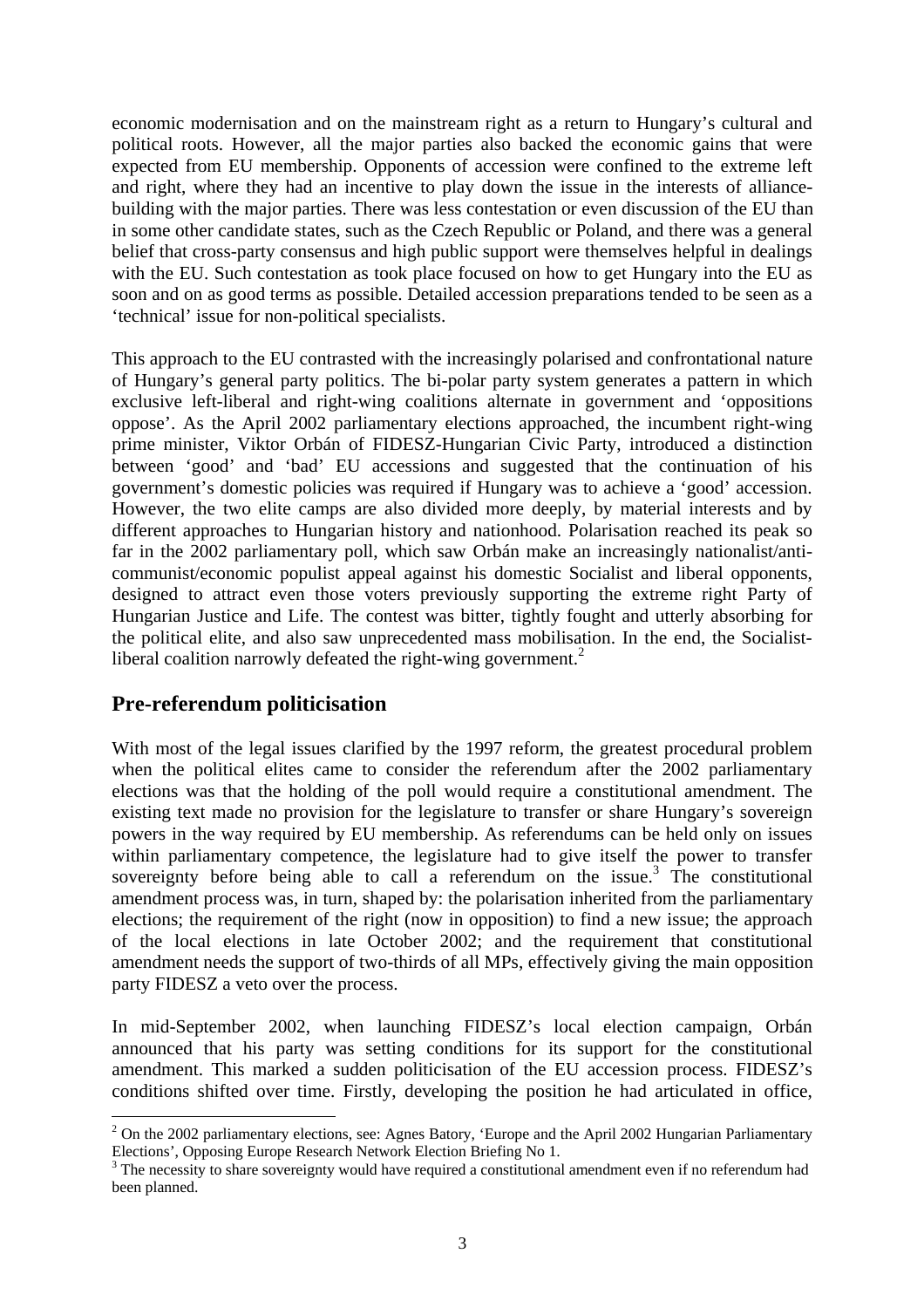Orbán tied FIDESZ's support to the implementation of domestic policies (support for farmers and small businesses; higher wages) which he claimed would protect Hungary against otherwise unavoidable disadvantages of accession, including higher prices and the failure of many small firms. Subsequently, FIDESZ focused on the content of the constitutional amendment and arrangements for the referendum. Two issues in particular were contested:

- Sequencing. The new Socialist Prime Minister Péter Medgyessy saw the referendum as authorisation to sign the accession Treaty and thus wanted it held before the 16 April signing ceremony. This replicated the sequencing of the NATO referendum but overturned previous thinking on the EU process, which had been for a referendum only after the Treaty signing. Claiming voters' right to know exactly what they were voting on, the opposition saw the referendum as a retrospective poll on Hungary's accession terms and therefore wanted it held only after the signing of the Treaty. Partly underlying the argument was the fact that the later the constitutional amendment was passed (and, therefore, the referendum held), the longer FIDESZ would retain leverage.
- Sovereignty. FIDESZ refused to support any text under which Hungary would 'transfer' sovereignty to the EU. Instead, under the text finally passed, the exercise of Hungary's sovereign powers may take place 'jointly' with other member states or 'independently via the EU's institutions'. This represented the first mainstream, high-profile political argument about the principle of sovereignty in relation to EU accession.

Finally, and even after the constitutional amendment was passed in mid-December 2002, Orbán bitterly attacked the EU and the government for what he claimed were the poor and damaging accession terms negotiated at the Copenhagen summit, principally as regards agricultural and other financial transfers.

Throughout, however, Orbán continued to state that FIDESZ supported Hungary's EU accession, despite its negative aspects. In September 2002, the party signed a cross-party commitment to accession and to pass the required constitutional amendment by the end of the year, and the party's blocking of the amendment never appeared a serious prospect. Orbán's stance was driven primarily by the hope of domestic political gain, plus a genuine sense of grievance among some right-wing elites about the EU's treatment of Hungary. However, given Orbán's proven ability to change position and to shape and mobilise mass opinion, the need to 'keep FIDESZ on board' came to affect the government's practical and political handling of the referendum and accession-related matters. As well as the compromise wording of the constitutional amendment, for example, it was agreed that a Hungarian translation of the accession Treaty would be made public as soon as possible before the referendum,<sup>4</sup> and that the poll would be held on 12 April - before the Treaty signing, as the government had wanted, but the latest possible date before it, when even FIDESZ agreed that the terms of the deal could not change.<sup>5</sup> All matters on which no agreement could be reached between FIDESZ and the Socialists were left for the future, such as detailed regulation of parliament's role in the post-accession handling of EU matters. The need to bind all parties into a single deal meant that even the referendum date and question were inserted into the constitution.

<sup>&</sup>lt;sup>4</sup> Although, owing to the size of the Treaty, this could be done only via Internet publication, thus drastically limiting the accessibility of the text in the Hungarian context.

<sup>&</sup>lt;sup>5</sup> Three days had to be left for all possible legal procedures relating to the result, and the government also wanted formal post-referendum parliamentary authorisation to sign the Treaty.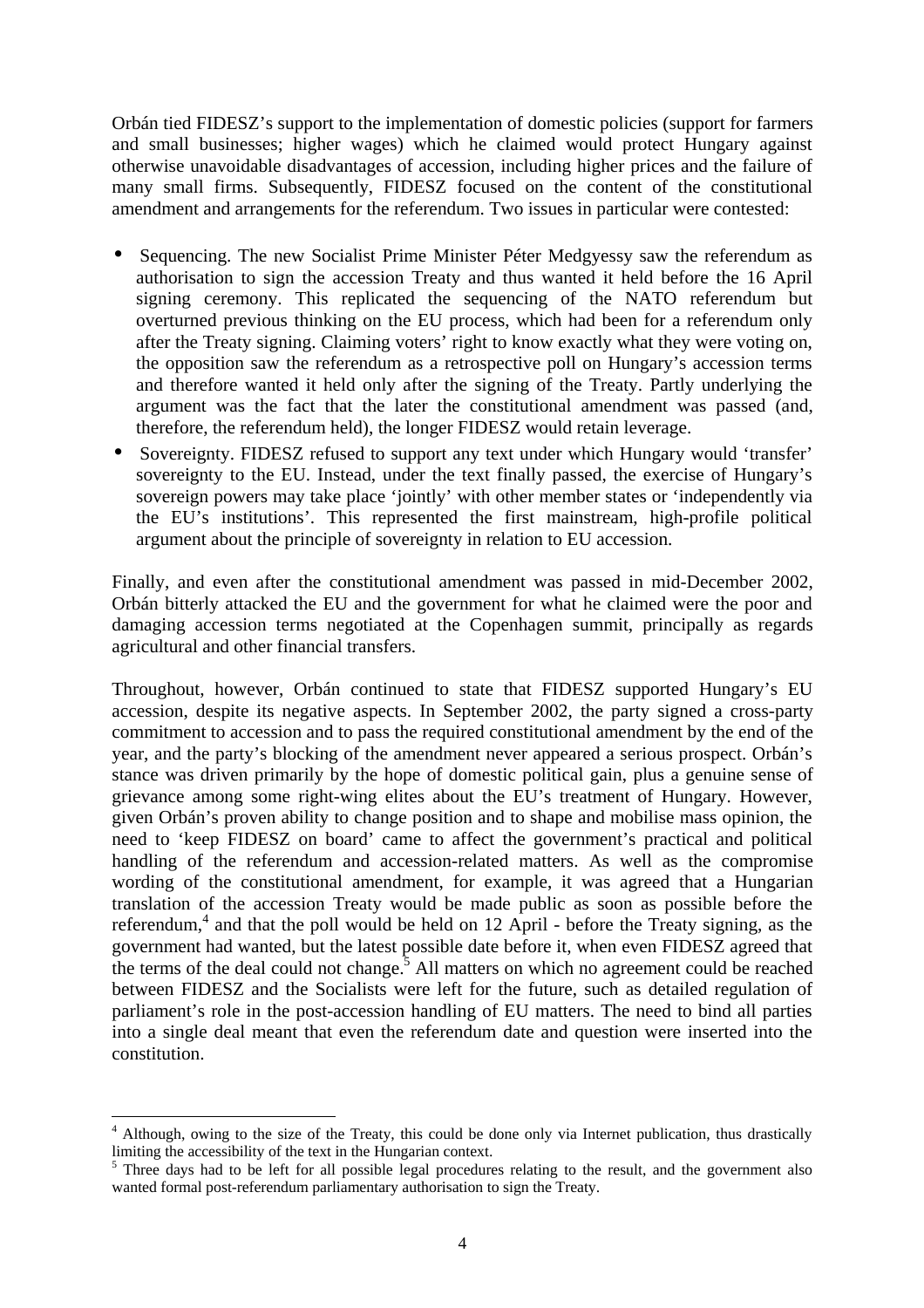However, Orbán's stance during the autumn had two longer-term effects going into the referendum campaign:

1. Public opinion. Public support for EU membership fell and opposition rose significantly, particularly after the Copenhagen summit. A January 2003 opinion poll showing the 'Yes' camp down to 56% of the electorate came as a shock to the pro-accession political elite.<sup>6</sup> Moreover, a significant difference had for the first time opened up between the views of Socialist and FIDESZ voters (liberal voters had always been more enthused even than Socialist ones). More FIDESZ voters now saw accession as disadvantageous than advantageous (47%-42%), although the party's electorate on aggregate still planned to vote 'Yes'.

2. Right-wing alliance-building. Relatedly, Orbán's handling of the accession issue highlighted and exacerbated the strains involved in building a single right-wing political force, including former extreme right voters, as Orbán had been seeking to do since the 2002 elections. FIDESZ's small junior electoral partner, the conservative Hungarian Democratic Forum, did not support all of FIDESZ's 'Eurorealist' positions. On the other hand, Hungarian Justice and Life and some other radical right elements which had come to support Orbán by the time of the 2002 elections now broke with him again, disappointed at his continued support for accession.

# **Referendum campaign**

The 12 April date put the referendum exactly a year into the government's four-year term. Although the new administration's honeymoon was over, FIDESZ's EU-related stance had not reversed the party's post-loss-of-office fall in support. After a clear win in the October 2002 local elections, the main governing Socialists went into the referendum campaign with a solid opinion poll lead.

By the time of the campaign, the 'Yes' camp comprised: all four parliamentary parties, the governing Socialists and liberal Alliance of Free Democrats, and the opposition right-wing FIDESZ and Democratic Forum; the (weak) right-wing president; the Budapest city administration; the major employers' and business organisations and trade unions; the major churches; mainstream left- and right-wing intellectual elites; all the mainstream press and media; and the main organisations representing Hungarians in neighbouring states. European Commission President Romano Prodi, Enlargement Commissioner Günter Verheugen and European Parliament President Pat Cox all visited Hungary to boost the 'Yes' camp. Many of the other organisations and institutions involved held their own EU-related events, but the 'Yes' campaign involved three principal sets of actors:

1. The Foreign Ministry. This put its long-running, EU-backed information campaign into a new phase, with a new website and telephone hotline. It also facilitated media and press coverage. Officially, the Ministry was providing information rather than campaigning, but its pro-accession stance was clear to all.

2. Political parties. The four parliamentary parties ran a joint roadshow of public meetings, as well as individual campaigns. All of them stressed general economic development prospects and accession's historic nature. The Socialists' campaign was the most general, associating a

 6 Szonda Ipsos poll, see: *Népszabadság*, 23 January 2003.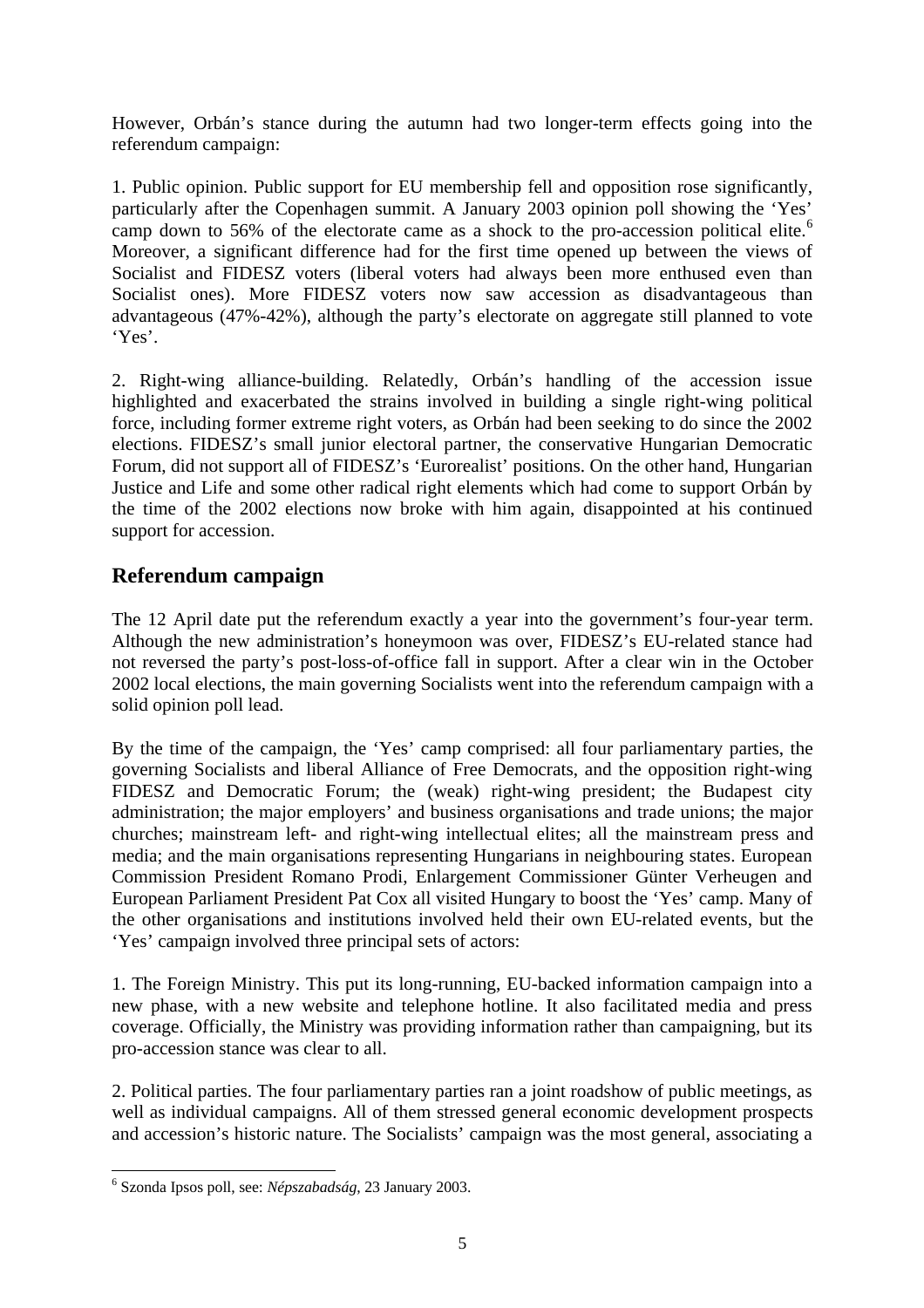'Yes' vote with: 'Europe', success and the future as well as higher incomes and living standards, greater life opportunities, EU transfers, greater Hungarian influence and closer links with Hungarians in neighbouring states. The Free Democrats focused on democracy and rights issues. FIDESZ became more positive than in late 2002, using many of the same themes as the Socialists, but laying more stress on dialogue with the voters. With his domestic constituencies in mind, Orbán also often played down the significance of the 'Yes or No?' choice, continuing to focus on the longer-term domestic policies he claimed would be needed to make accession a success, and not saying explicitly that prospective 'No' voters were mistaken. FIDESZ was explicit, however, that the referendum was not to be used as a vote on the government's performance, although this position represented a reversal of the 'us or them' tendency of the party's recent politics.

3. The EU Communication Public Foundation (EUKK). This was an agency created and funded through the Prime Minister's Office to run a 'Yes' campaign. The aim was to avoid the campaign being associated only with the government. A respected academic economist headed the EUKK Board and it also included senior non-party figures associated with both left and right, plus prominent business figures. However, the change of government and then an apparent tussle for control of the government campaign between the Foreign Ministry and the Prime Minister's Office meant that the EUKK was established only in November 2002. With much of its activity then contracted out to commercial advertising/public relations firms, the EUKK campaign only started in early February 2003.

The campaign included direct mailshots to all households; the operation of another telephone hotline; the organisation of cultural and other events which principally associated accession with a 'feel good' factor; and a media, press and billboard advertising campaign. Here, the immediate pre-referendum phase featured sports and entertainment personalities known to be rivals pictured together enjoining a 'Yes' vote. Earlier, the ads had featured a series of questions all answered with a prominent 'Yes' or 'No' with one sentence of explanation. Some of these addressed high-profile issues ('Will Hungary keep its independence?' 'Are we safe from speculative land purchasing?'). Others, however, were acknowledged as attentiongrabbing but criticised (even by pro-government voices) for being inappropriate to the historic nature of the accession choice and missing spectacularly the issues most important to average voters. For example, questions included: 'Will I be able to open a cake-shop in Vienna?' 'Are the girls cute in the EU?' 'Can you really only get one size of condoms in the Union?' and 'Will we still be able to eat poppy-seed cake [a national speciality]?'<sup>7</sup>

Anecdotal reporting of the telephone hotlines and public meetings confirmed the longstanding evidence of opinion polls: that voters were concerned mainly about the impact that accession would have on jobs, wages, prices and pensions. However, these are issues where the EU has only an indirect impact, at most, and, moreover, where the impact cannot be guaranteed or immediate. The campaign seems to have calmed some of the fears which were prevailing on these issues especially as a result of Orbán's warnings. Polls reported the 'Yes' camp growing back to around 65% of the electorate. However, the campaign did not dispel all of the doubts, and did not offer a concrete, positive individual-level stake in the EU accession process.

 $<sup>7</sup>$  This last became a national joke, to the extent that the official celebratory event organised for the day after the</sup> referendum was advertised as 'the world's biggest poppy-seed cake party' and duly took place with a 134 metrelong specimen! But the country's biggest daily newspaper had chosen to launch its weekly EU-related page with the poppy-seed problem, which is linked to fears about the impact of EU regulation of the commercial use of opium; see: *Népszabadság*, 21 October 2002.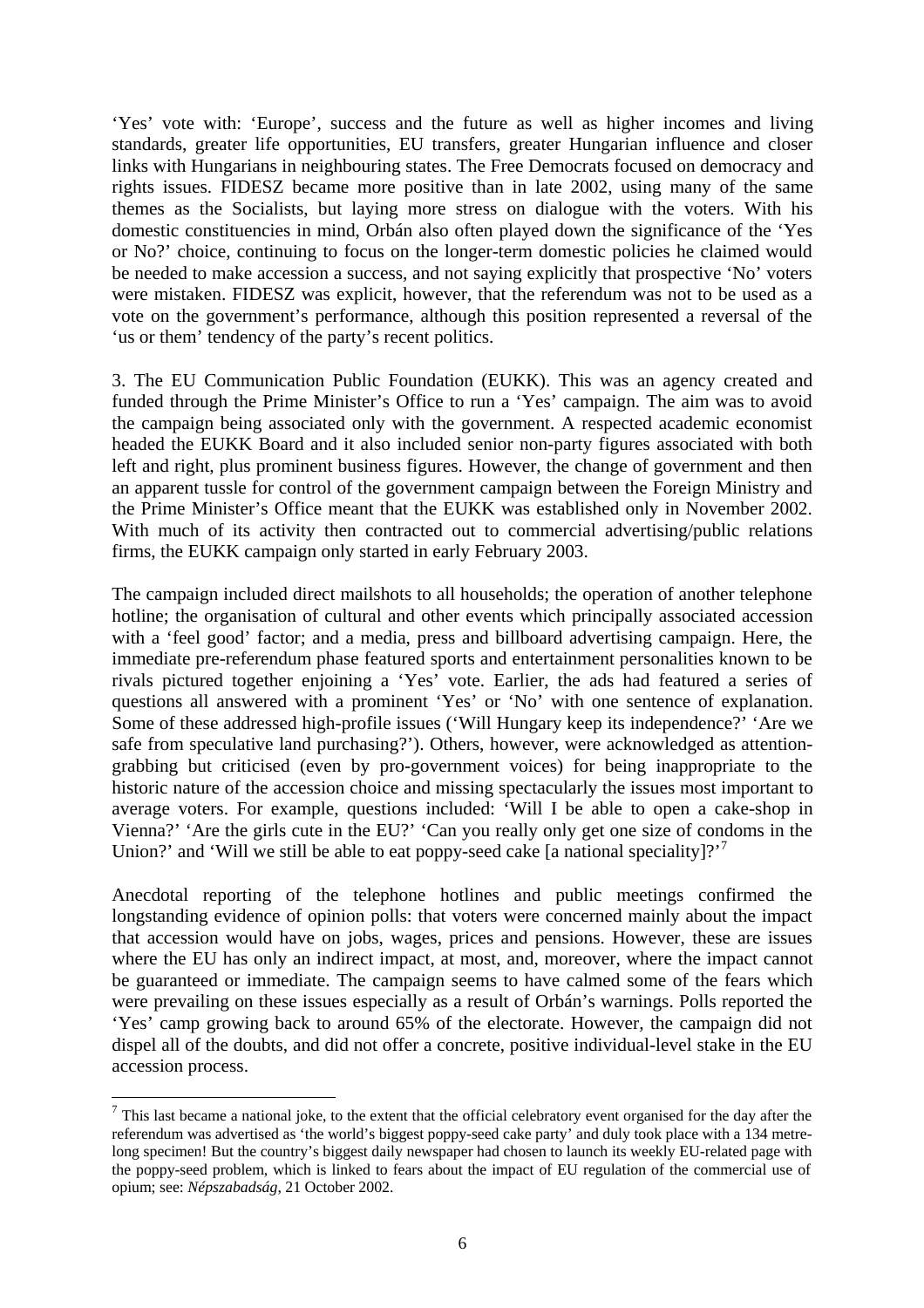Another problem was the apparent assumption of a 'Yes' result. Government plans to continue the public information campaign post-referendum were well-founded, but they contributed to an impression that voters were not being asked to make an informed decision, with time left once the 'Yes' was secured for them to be fully prepared for accession. Similarly, practical arrangements - such as the advertising of celebratory events and discussion of plans for the accession Treaty signing - suggested that a 'Yes' result was being assumed. Little attention was drawn to the referendum's binding nature and implicit turnout requirement (the  $25\% + 1$  provision).<sup>8</sup> The campaign did not engage seriously with the prospect of a 'No' vote nor with the 'No' camp itself, and overall seemed most suited to mobilising existing 'Yes' voters or those with only mild doubts. Officials were aware that a campaign targeted at encouraging turnout *per se* would increase the share of the 'No' vote, since polls had shown consistently that those most likely to vote were also more determined to vote 'Yes'.

On the 'No' side, the small far-left Workers' Party dropped its opposition to accession, deciding that its wish for a radically different EU could best be pursued from inside. This left the 'No' camp confined to the extreme right: the Party of Hungarian Justice and Life; the diasporic World Federation of Hungarians; and a number of smaller groupings, some new and some better-known, especially from their activity during the 2002 parliamentary elections. 19 of the anti-EU groups organised themselves into a 'Movement for a Free Hungary'. The 2002 parliamentary elections had proved that none of these groupings was attractive to a broad mass of the electorate. Hungarian Justice and Life is in receipt of only small amounts of state funding following its failure to enter parliament in 2002, and no other public funding was available for the 'No' camp. This was a key source of resentment (with the Irish Nice Treaty and Swedish accession referendum campaigns cited to underpin the claim to public funding). The 'No' campaign therefore operated mainly via flyers, rallies, the Internet/email and the radical right press and media. At least one 'No' event featured EU opponents from Austria, Denmark and Poland.

The Hungarian 'No' campaigners were explicit that they did not reject 'Europe' but rather the EU's current form and/or Hungary's accession terms and/or the timing of Hungary's entry given the country's current state. There were complaints that the referendum question - 'Do you agree that Hungary should become a member of the European Union?' - left no scope for the expression of such doubts.<sup>9</sup> Many also found the government 'Yes' campaign offensive and patronising, particularly the failure to engage with the 'No' camp and the apparent implication that opponents of accession must prefer 'the Balkans' instead. Many compared the government's campaign to communist-era 'agitprop' and the EU to the Soviet Union.<sup>10</sup> However, it appeared that some were advocating a 'No' principally *because* the 'Yes' vote was being promoted most unreservedly by the Socialist-liberal coalition. Furthermore, EUrelated issues were sometimes wrapped into campaigning on general radical right themes, including, variously: anti-(global)-capitalism, anti-immigration, anti-Semitism, and anti-Americanism. This latter was boosted by right-wing opposition to the war in Iraq, an event which overshadowed the referendum campaign more generally. Overall, the 'No' camp was

<sup>8</sup> In March, 54% of the electorate knew that the referendum was binding; Szonda Ipsos poll, see: *Népszabadság*, 3 April 2003.<br><sup>9</sup> Although th

Although the question was not as loaded as in the NATO poll, when voters were asked, 'Do you agree that Hungary should ensure the country's security by acceding to NATO?'

<sup>&</sup>lt;sup>10</sup> Cf: www.nyet.hu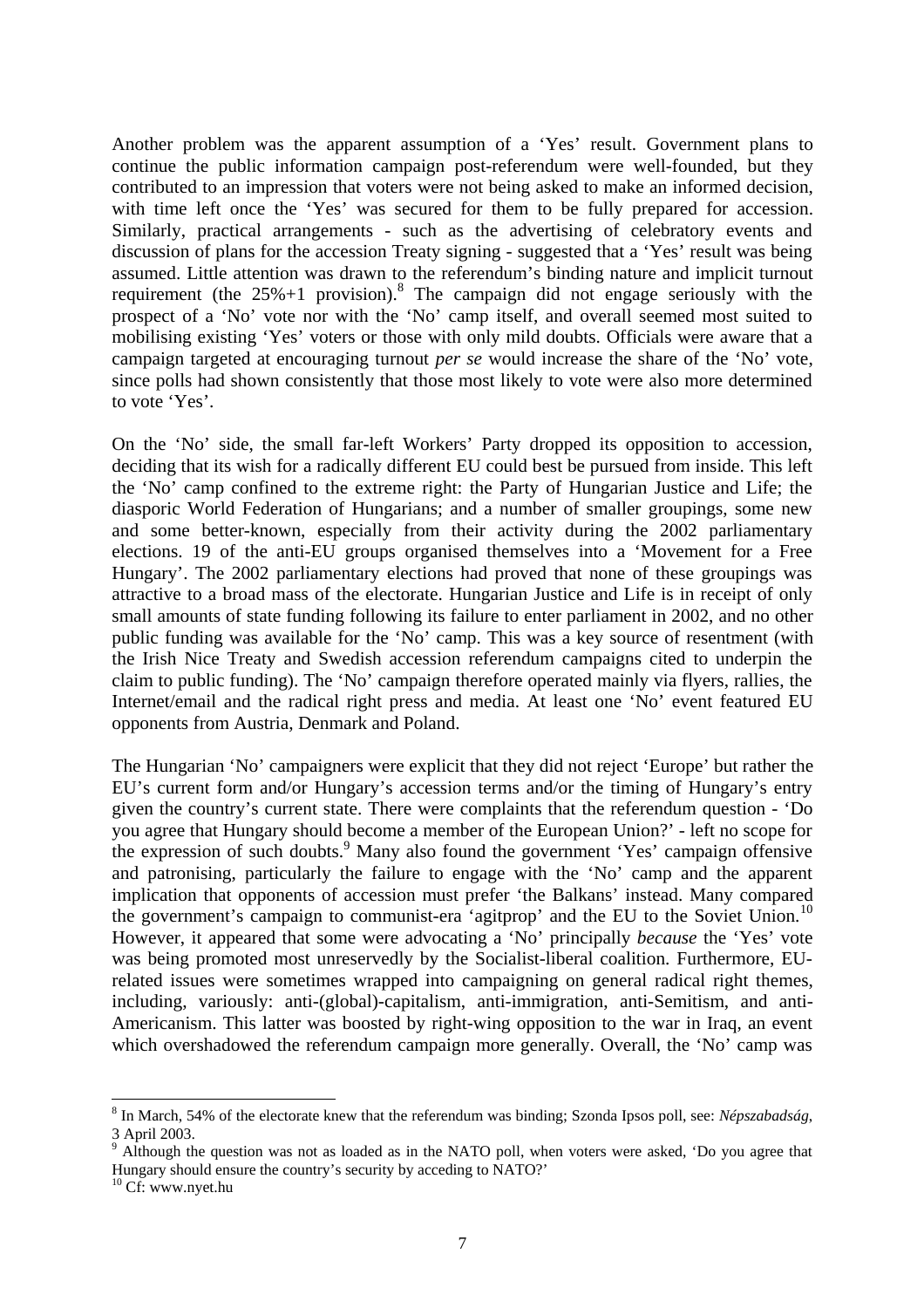disparate, did not formulate any clear alternative to EU membership in 2004, and did not increase its support during the campaign.

# **The results**

The referendum delivered a clear 'Yes' result: 83.76% of those who voted supported EU membership, with only 16.24% opposed. However, the turnout was only 45% - equal to the lowest turnout in any valid national vote in post-communist Hungary (the second round of the 1990 parliamentary elections) and the lowest in any EU accession referendum to date. While the low turnout was mainly responsible for the high 'Yes' vote, it also meant that accession was actively supported by just 38% of the electorate. Assuming that the non-voters included all those who were uncertain or had always reported an intention to abstain, rough calculations suggest that something over half of those previously registering as 'No' voters and something under half of those previously showing up as 'Yes' voters decided not to vote. In terms of absolute (if not relative) numbers, the low turnout therefore principally reflected a failure to mobilise 'Yes' voters. This is supported by the fact that pre-referendum polls had shown the 'Yes' vote share as more sensitive to turnout than the 'No' vote.

|                          | Total     | % of Registered | % of Valid |
|--------------------------|-----------|-----------------|------------|
|                          |           | Voters          | Votes      |
| <b>Registered Voters</b> | 8 042 272 |                 |            |
| Appeared at polling      |           |                 |            |
| station but did not      | 2 5 3 7   | 0.03            |            |
| vote                     |           |                 |            |
| <b>Votes Cast</b>        | 3 666 715 | 45.59           |            |
| <b>Invalid Votes</b>     | 17998     | 0.22            |            |
| <b>Valid Votes</b>       | 3 648 717 | 45.37           |            |
| Yes                      | 3 056 027 | 38.00           | 83.76      |
| N <sub>o</sub>           | 592 690   | 7.37            | 16.24      |

**Table 1:** Results of the 2003 EU accession referendum in Hungary

Votes required in support of a valid result (25%+1 of registered voters): 2 010 569 Source: National Election Committee, www.valasztas.hu

The geographical pattern of turnout was largely in line with other national elections, being lower in the poorer east and south, and higher in the richer central and western regions and Budapest. However, there were regional and local variations in the relationship between turnout and vote shares (the 'Yes' vote at county level ranged only between 82%-88%, against turnout that varied between 36%-56%). In particular, the turnout in Budapest was five points higher than anywhere else, but the 'Yes' vote was below average at 82.5% and the 'No' vote above average at 17.5%. A similar, although weaker, pattern was seen in surrounding Pest county, where the county-level 'No' vote peaked at 19.4%. This confirms the capital and its surroundings as the heartland of the radical right.

Attention has focused on why turnout as a whole was so low. Part of the surprise came because of the divergence from pre-poll expectations. Even in the last few days before the poll, well over 60% of respondents had been reporting an intention to vote. In this respect, there was a difference between the 1997 NATO referendum and the EU one. In August-October 1997, the share of the population reporting an intention to vote in the NATO referendum ranged between 43% and 56%, much closer to the 49% outcome than the 60%+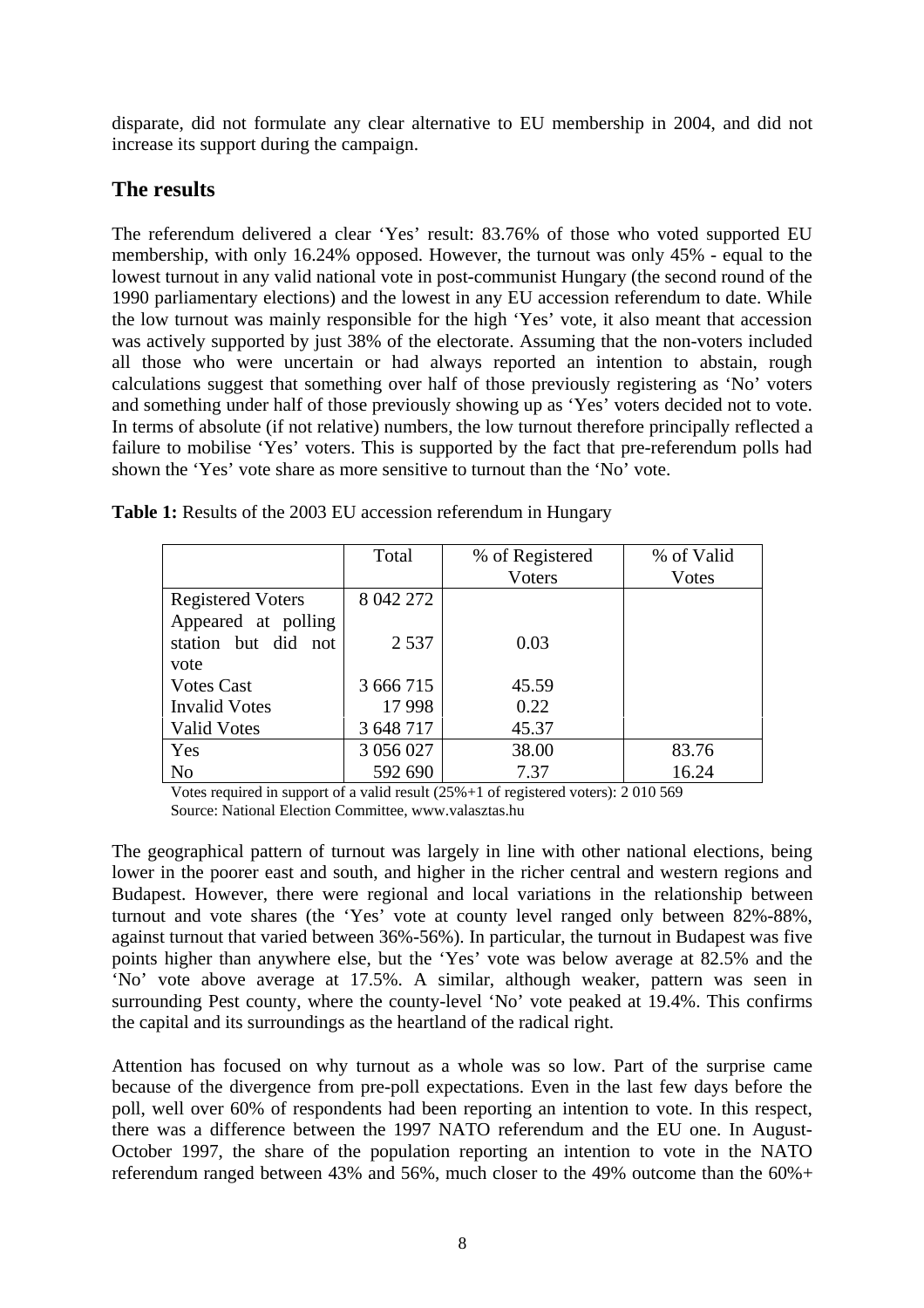opinion poll figures were to the  $45\%$  outcome in the EU poll.<sup>11</sup> Following significant underreporting of intended participation and Socialist voting in the 2002 parliamentary election, for two successive years some Hungarians, therefore, seem to have been telling pollsters what they thought they wanted to hear and thereby undermined the reliability of opinion polls.

As regards absolute outcomes, however, there are striking similarities between the NATO and EU polls. Meanwhile, the small turnout in the EU poll contrasts strongly with the  $70\%$ + participation in the 2002 parliamentary elections. This suggests that the nature of the poll was at least part of the explanation. In the 2002 parliamentary poll, voters saw a clear choice between two alternatives, the result was obviously going to be close, and the turnout corresponded closely to the share of the population reporting that the outcome mattered. In the EU referendum, by contrast (and just as in the NATO case), voters seem to have had little sense that their vote mattered, in terms of affecting what was seen as an inevitable result; or that the result would make much immediate difference to their lives. An expectation of personal benefit had always been strongly correlated with a 'Yes' vote and a high commitment to voting. In March, 42% of the electorate expected personal benefits from accession - much closer to the size of the actual 'Yes' vote than the 60-65% that were reported as intending to vote for the  $EU^{12}$ .

It might be thought that membership of the EU is more likely to bring tangible personal benefits than that of NATO. However, as suggested above, few such benefits are automatic or immediate, and those that are (such as easier travel or work in the EU) are of interest to only a section of the population. Moreover, two broader developments since 1997 might have had countervailing effects:

1. The capacity of general notions such as security, 'Europe', democracy and economic development to mobilise individual voters has probably declined. Those Hungarians for whom these might once have been a mobilising factor no longer feel them to be in question.<sup>13</sup> In this respect, there might be a contrast with Slovakia and perhaps Slovenia. In relation to the EU, the perceived slowness of the enlargement process and lack of generosity on the part of the Union have also undermined the value of these general notions in Hungary.

2. Partisanship has strengthened. This may have had an impact via three channels: the lesser likelihood that voters will be mobilised in the absence of a party conflict; the impact of Orbán's stance in increasing doubts about accession and hostility to the EU among his own voters; and the higher motivation of some right-wing voters to stay at home (or vote 'No') to avoid benefiting the government. Asked afterwards, 40% of FIDESZ supporters said that they had not voted, against 20% of Socialist voters.<sup>14</sup>

Among the 175 people who admitted in the poll that they had not voted, Table 2 shows the proportions giving various reasons for their non-participation (more than one could be mentioned): $1<sup>3</sup>$ 

<sup>11</sup> See: Dóra Husz, 'Csatlakozásra várva', in Sándor Kurtán, *et al.*, eds., *Magyarország politikai évkönyve 1998* (Budapest 1998) pp. 807-825 at pp. 819-820.<br><sup>12</sup> Hungarian Gallup poll, 7-12 March, at www.gallup.hu; see also: *Népszabadság*, 3 April 2003.

<sup>&</sup>lt;sup>13</sup> In September 2001, only 22% and 34% respectively agreed that democracy could be consolidated and significant rises in living standards gained *only* with accession; TÁRKI poll, see: *Népszabadság*, 30 November 2002.<br><sup>14</sup> Szonda Ipsos poll, see: *Népszabadság*, 15 April 2003.

<sup>&</sup>lt;sup>15</sup> Of course, the group might not reflect accurately the make-up of those who actually did not vote: inaccurate retrospective reporting of both participation and party vote is normal in Hungary. In the case of the EU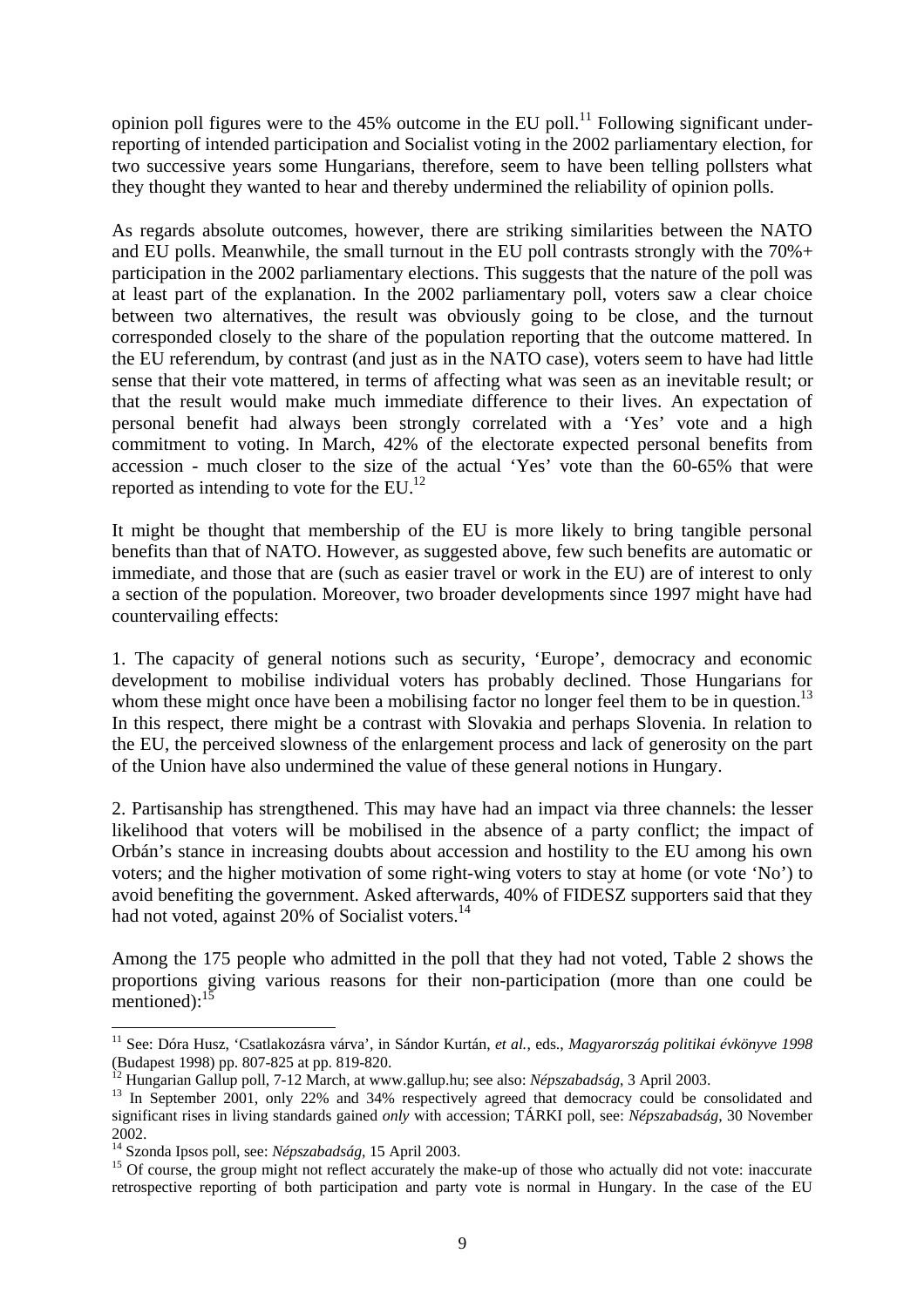| Table 2: Reported reasons for not voting in the EU accession referendum in Hungary |  |  |  |  |  |
|------------------------------------------------------------------------------------|--|--|--|--|--|
|------------------------------------------------------------------------------------|--|--|--|--|--|

| Saw 'Yes' result as inevitable                          |    |  |
|---------------------------------------------------------|----|--|
| Too busy to vote <sup>16</sup>                          |    |  |
| Believe accession good but not important enough to vote |    |  |
| for it                                                  |    |  |
| Saw disunity, mixture of 'Yes' and 'No' calls among     | 34 |  |
| politicians                                             |    |  |
| Believe accession bad but did not want to vote 'No'     |    |  |
| Weather                                                 |    |  |

Source: Szonda Ipsos poll, *Népszabadság*, 15 April 2003

In another small telephone poll, of all respondents asked to suggest reasons for the low turnout, 33% gave lack of interest, 25% the inevitability of the result, and 20% shortcomings in the campaign. $17$ 

Overall, the non-voting camp was highly diverse in terms of motivation, social background and party affiliation, but was probably made up of: both 'Yes' and 'No' voters who regarded the result as inevitable; mostly poorer, less educated, rural voters who saw no personal benefit from accession; FIDESZ voters in particular who were doubtful about the benefits of membership, unimpressed with the EU, unable or unwilling to take a stand either way, but probably ultimately content that a 'No' result was unlikely; and some right-wing voters, especially those angered by the nature of the campaign, who did not want to contribute to a likely government success. Although there has clearly been a net growth in negative attitudes over recent months, especially on the right, the overall result should not therefore be interpreted as too strong or radical an anti-EU shift. Asked afterwards, 81% of respondents (including 75% of FIDESZ voters) claimed to be pleased about the result.<sup>18</sup> This suggests a continuing, basically favourable disposition towards EU membership, even allowing for the extra support which the winning side receives after any election in Hungary. Rather, the result highlights the fact that the 'Yes' vote was always 'soft' - for example, it was higher than the share of the electorate thinking that accession was a good thing, and much higher than the share expecting to benefit personally from membership.19 As suggested by the impact of Orbán's stance, the 'Yes' vote was probably also always susceptible to elite leadership in a more negative direction. While Hungarians did not report themselves as significantly less informed about the EU than the electorates of most other post-communist candidate states, the 'Yes' vote had not been tested until Orbán's sudden change of language only six months before the referendum. This left little time for a more effective 'Yes' campaign to organise to meet the challenge. Simplifying massively, it seems that a previous 'if you don't know, say yes' attitude had been replaced by an 'if you don't know, don't go' stance.

referendum, 79% of respondents told pollsters that they had voted; Századvég poll, see: *Népszabadság Online*, 18 April 2003.

<sup>&</sup>lt;sup>16</sup> The fact that the 12 April date put the referendum on a Saturday, rather than the normal Sunday voting day, may have played a role here, as many Hungarians either work on a Saturday or go away for the weekend. Voting away from the normal place of residence is possible, but requires arrangement in advance.<br><sup>17</sup> Századvég poll, see: *Népszabadság Online*, 18 April 2003.

<sup>&</sup>lt;sup>18</sup> Szonda Ipsos poll, see: *Népszabadság*, 15 April 2003.

<sup>&</sup>lt;sup>19</sup> See, for example, February and March polls by Hungarian Gallup and TÁRKI, at www.gallup.hu and www.tarki.hu, respectively.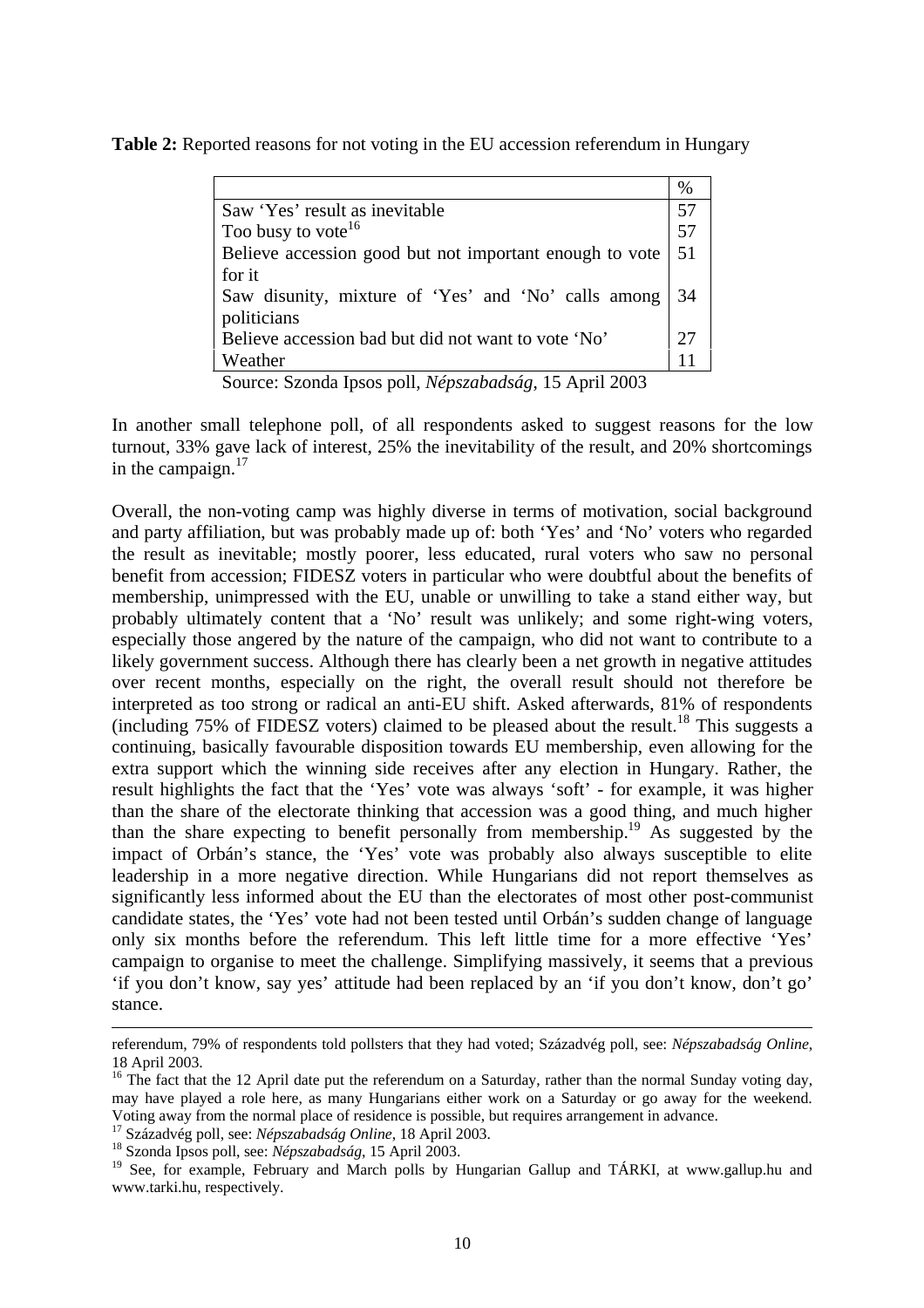#### **Future prospects**

 $\overline{a}$ 

The low Hungarian turnout has caused some concern in other accession states, especially those such as Poland where a referendum result needs a 50% turnout to be constitutionally valid. Hungary's experience may have contributed to Poland's decision to hold its referendum over two days, on 7-8 June, in the hope of boosting participation. However, precisely because of the turnout requirement, plus the larger, more organised, and more appealing 'No' camp, Polish 'Yes' voters are likely to be more mobilised than their Hungarian counterparts. With the benefit of hindsight, some pro-accession voices in Hungary have regretted that the arguments of their 'No' camp did not receive greater prominence.

In Hungary, the referendum has had little immediate political impact. Polls of general party preferences moved little during the campaign. The low turnout denies the government the general political boost for which it had been hoping, but as FIDESZ had not called for a boycott or cast the poll as a vote on the government, it also cannot claim a success. However, in the medium term the referendum is likely to have some domestic political impact in two ways in particular:

1. Parties are likely to begin to develop more detailed positions on the EU itself, rather than simply the general question of accession. The accession issue on its own split the right and proved a less-than-satisfactory electoral appeal for the left. Particularly because it coincided with the war in Iraq, with its sudden focus on Hungary's relationship to the EU's common foreign policy, the referendum process has encouraged greater interest in the EU among political, media and intellectual elites. This process is likely to be intensified by the participation of Hungarian observers in all EU institutions in the pre-accession year.

2. The referendum may affect the internal debate about reform of the Socialist Party, where the disappointing outcome is likely to strengthen those who want the party to engage more with its voters. Equally, the referendum will feed into the ongoing debate about the reorganisation of the right.

The results of these processes will next be seen in the June 2004 European Parliament elections, which are seen as a major mid-term test of party strategies. However, the referendum has also confirmed that Hungarian voters can best be mobilised where they see a personal (especially economic) stake in the outcome and/or a personal impact on the result and/or a clear party conflict. Given that it will be difficult to connect the European Parliament to the economic issues that concern Hungarian voters, the elections are likely to be fought primarily as the next round in the domestic party battle.

Despite the low turnout, the NATO precedent in particular suggests that the referendum outcome is unlikely to lead to questioning of the legitimacy of Hungary's EU membership. Until they inserted the requirement into the constitution, political elites did not *have* to hold a referendum on the issue at all. Having already given explicit authorisation to apply for membership in 1994, on 15 April parliament unanimously authorised the signing of the accession Treaty.20 However, the referendum process has revealed the softness of promembership opinion and, to some extent, legitimised the framing of EU-critical views.

<sup>&</sup>lt;sup>20</sup> One FIDESZ MP intentionally voted 'No' and promptly resigned his party and parliamentary posts (but not his seat).